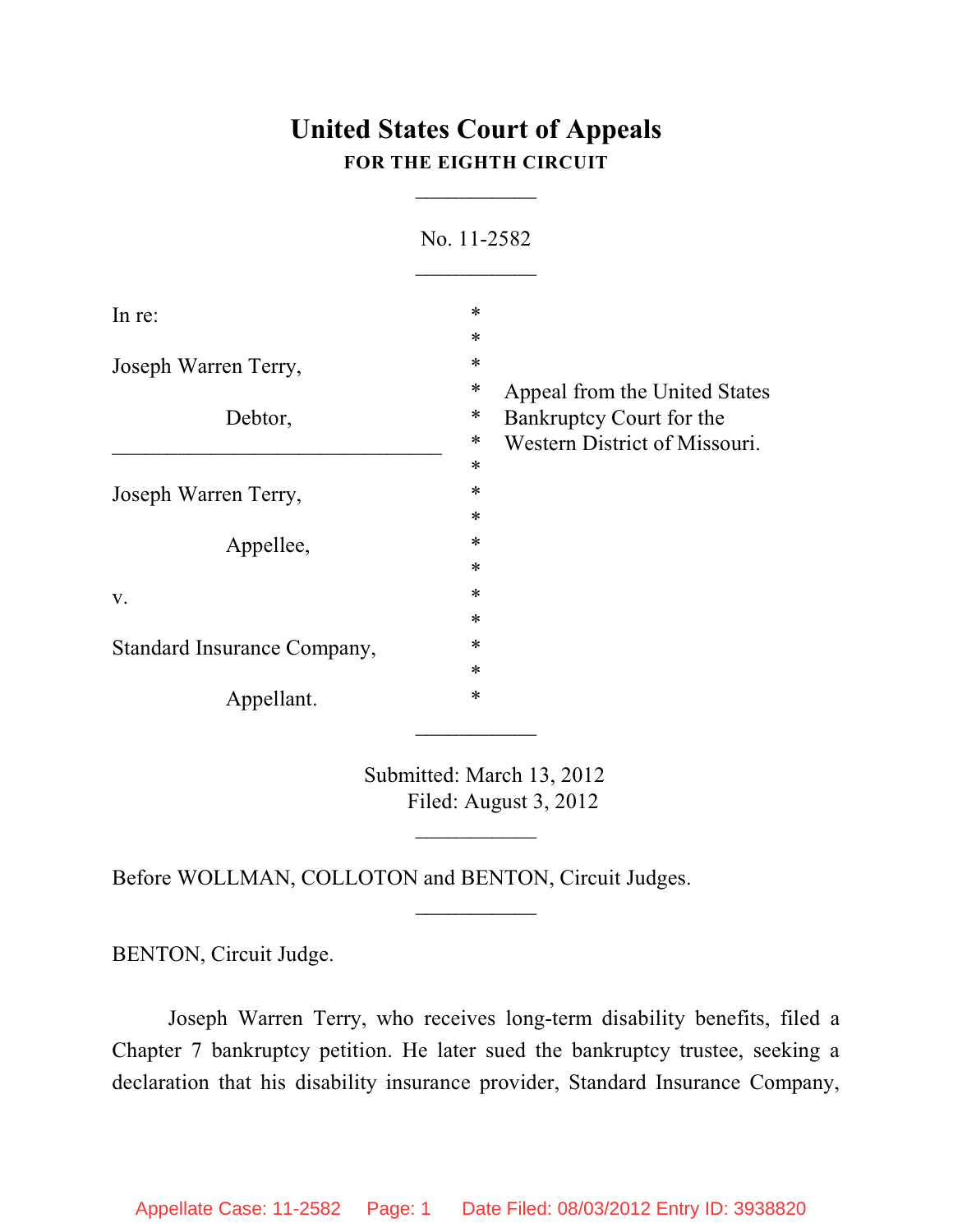should not have reduced his benefits by the amount of certain "voidable" payments. The bankruptcy court ruled that Standard was precluded from recouping the payments. *In re Terry*, No. 08-43123, 2010 WL 2891710 (Bankr. W.D. Mo. July 21, 2010). Standard appealed to the Bankruptcy Appellate Panel, which reversed and remanded, holding that recoupment was subject to a "balancing of the equities." *In re Terry*, 443 B.R. 816, 821 (B.A.P. 8th Cir. 2011). On remand, the bankruptcy court found that the equities prevented Standard fromrecouping the payments. *In re Terry*, 453 B.R. 760, 764 (Bankr. W.D. Mo. 2011). Standard again appeals, arguing that (1) the BAP erred in ordering the bankruptcy court to weigh the equities, and (2) the bankruptcy court abused its discretion in how it weighed them. Having jurisdiction under 28 U.S.C. § 158(d)(2), this court reverses and remands.

## I.

Terry, a Missouri state employee, had a long-term disability policy issued by Standard. Standard began paying him disability benefits in August 2006. By the policy, benefits to a disabled employee are reduced by any Social Security disability benefits (and the employee must actively pursue them). Terry authorized Standard to automatically withdraw from his bank account any retroactive Social Security disability benefits. On July 17, 2008, Terry received a \$45,316.54 lump-sum award of retroactive Social Security disability benefits. Standard withdrew that amount from Terry's bank account a week later. Terry filed for Chapter 7 bankruptcy on July 31. The trustee categorized the \$45,316.54 Standard withdrew as a voidable preference under 11 U.S.C. § 547. The trustee demanded that Standard return the money. Standard complied. After returning the money to the trustee, Standard began deducting \$430.20 each month to recover the retroactive benefits. Standard stopped the deductions after the bankruptcy court voiced its concern that they might violate the automatic stay or the discharge injunction. Standard paid Terry its previous retroactive withholdings, but expressly reserved the right to reinstate deductions if a court determined they were permissible.

## -2-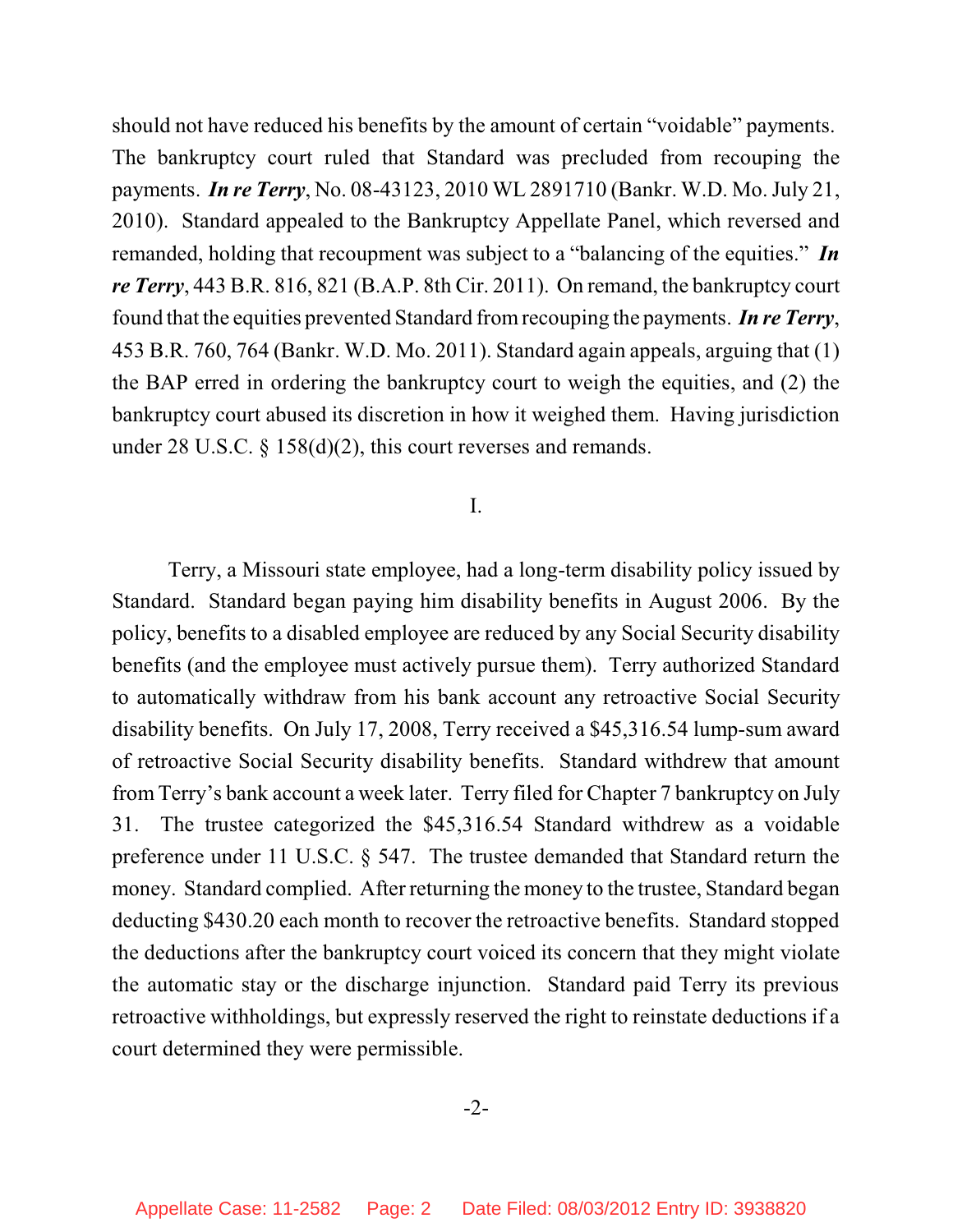Terry filed an adversary complaint against the bankruptcy trustee, seeking an exemption for the \$45,316.54 and a declaration that Standard could not make deductions from his disability benefits. The trustee objected, arguing that under 11 U.S.C. § 522(g), Terry could not claim an exemption because he voluntarily transferred the money to Standard. The bankruptcy court agreed with the trustee.

Standard then claimed a right of recoupment, which the bankruptcy court rejected. Standard appealed to the BAP, which reversed and remanded. The BAP held that Terry's obligation to repay the \$45,316.54 arose from the same transaction as Standard's obligation to pay his long-term disability benefits. The BAP remanded for a determination whether it was equitable for Standard to recoup the overpayments from Terry, holding that

recoupment is only allowed where it would be 'inequitable for the debtor to enjoy the benefits of that transaction without also meeting its obligations,' and recoupment should be narrowly construed in bankruptcy. [*U.S. Postal Serv. v. Dewey Freight Systems, Inc.*, 31 F.3d 620, 623 (8th Cir. 1994).] Standard's rights are not absolute, and the equities must be weighed. Because the bankruptcy court did not reach the question of whether the equities favor allowing recoupment, we must remand.

On remand, the bankruptcy court weighed the equities and ruled that Standard could not recoup the payments.

On balance, considering all the equities, Standard is simply in a better position to sustain this loss than the Debtor is, and not just because Standard is a "big insurance company with deep pockets." Having observed Terry in Court and being aware of his medical prognosis, the Court believes that Terry's employment prospects are extremely bleak, casting great doubt on whether he can ever make up for this loss of income, whereas Standard (presumably) has the ability to continue writing policies and earning money for the foreseeable future.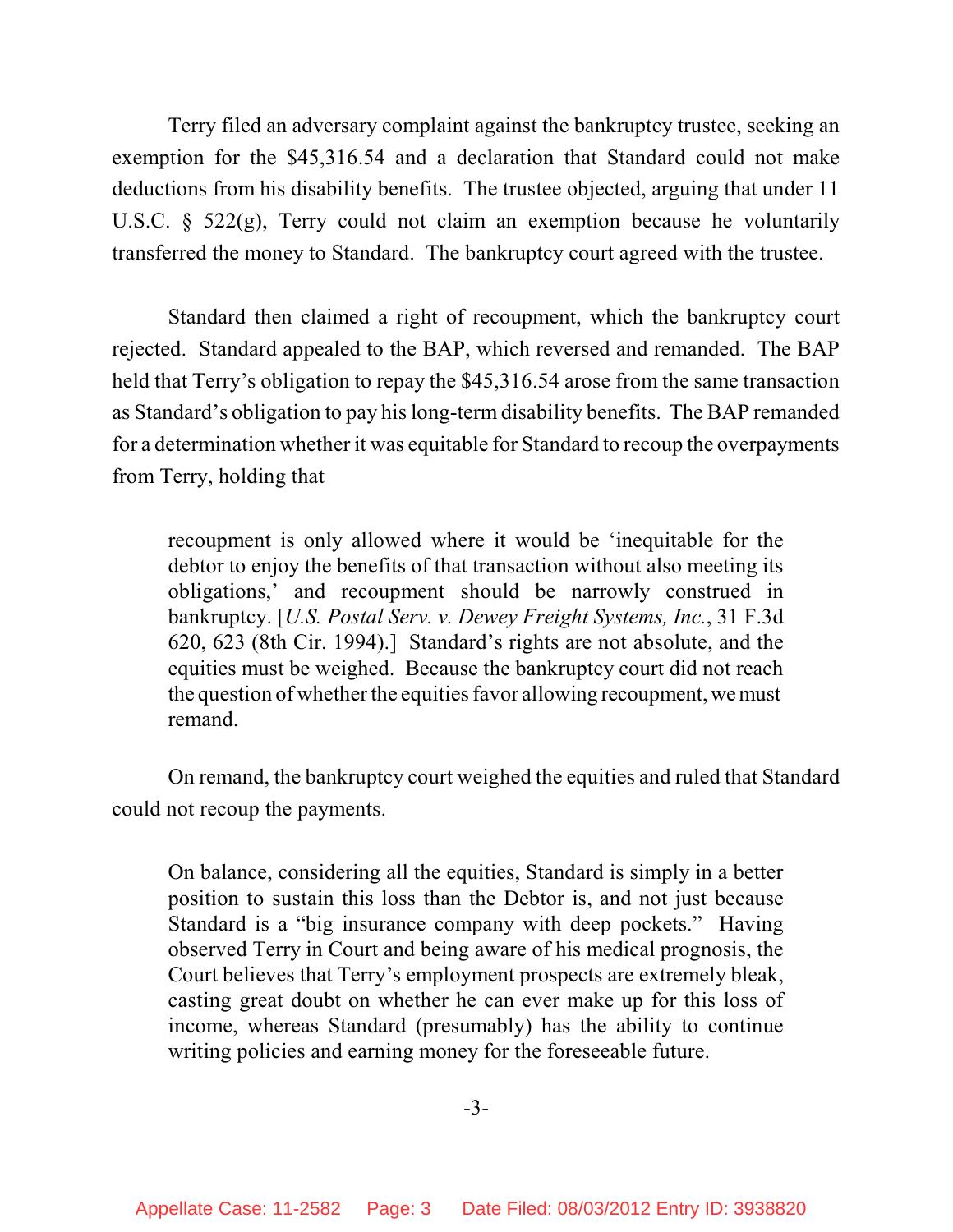Standard appeals, arguing that the BAP erred in concluding the bankruptcy court must weigh the equities.

## II.

In an appeal from the BAP, this court independently reviews the bankruptcy court's decision, applying the same standard of review as the BAP. *In re Danduran*, 657 F.3d 749, 752 (8th Cir. 2011), *citing In re Ungar,* 633 F.3d 675, 678-79 (8th Cir. 2011). Fact findings by the bankruptcy court are reviewed for clear error; its conclusions of law are reviewed de novo. *Id.* As the facts of this case are undisputed, the BAP's ruling isreviewed de novo. *Capital One Auto Fin. v. Osborn*, 515 F.3d 817, 821 (8th Cir. 2008).

Recoupment allows a defendant to deduct its claim from the amount the plaintiff could otherwise recover *if* the claim arises out of the same transaction or subject matter on which the plaintiff sued. *In re NWFX, Inc.*, 864 F.2d 593 (8th Cir. 1989). Recoupment is "an equitable principle that allows a creditor in bankruptcy 'to show that because of matters arising out of the transaction sued on, he or she is not liable in full for the [debtor's] claim.'" *U.S. Postal Service v. Dewey Freight System, Inc.* 31 F.3d 620, 622-23 (8th Cir. 1994), *quoting* 4 *Collier on Bankruptcy* ¶ 553.03, at 553–17 (15th ed. 1994). "To justify recoupment in bankruptcy, 'both debts must arise out of a single integrated transaction so that it would be inequitable for the debtor to enjoy the benefits of that transaction without also meeting its obligations." *Id.* at 623, *quoting In re University Medical Ctr.*, 973 F.2d 1065, 1081 (3d Cir. 1992).

Terry argues that a creditor who meets the same-transaction test can be denied recoupment based on a balancing of the equities, citing *Dewey* and Missouri cases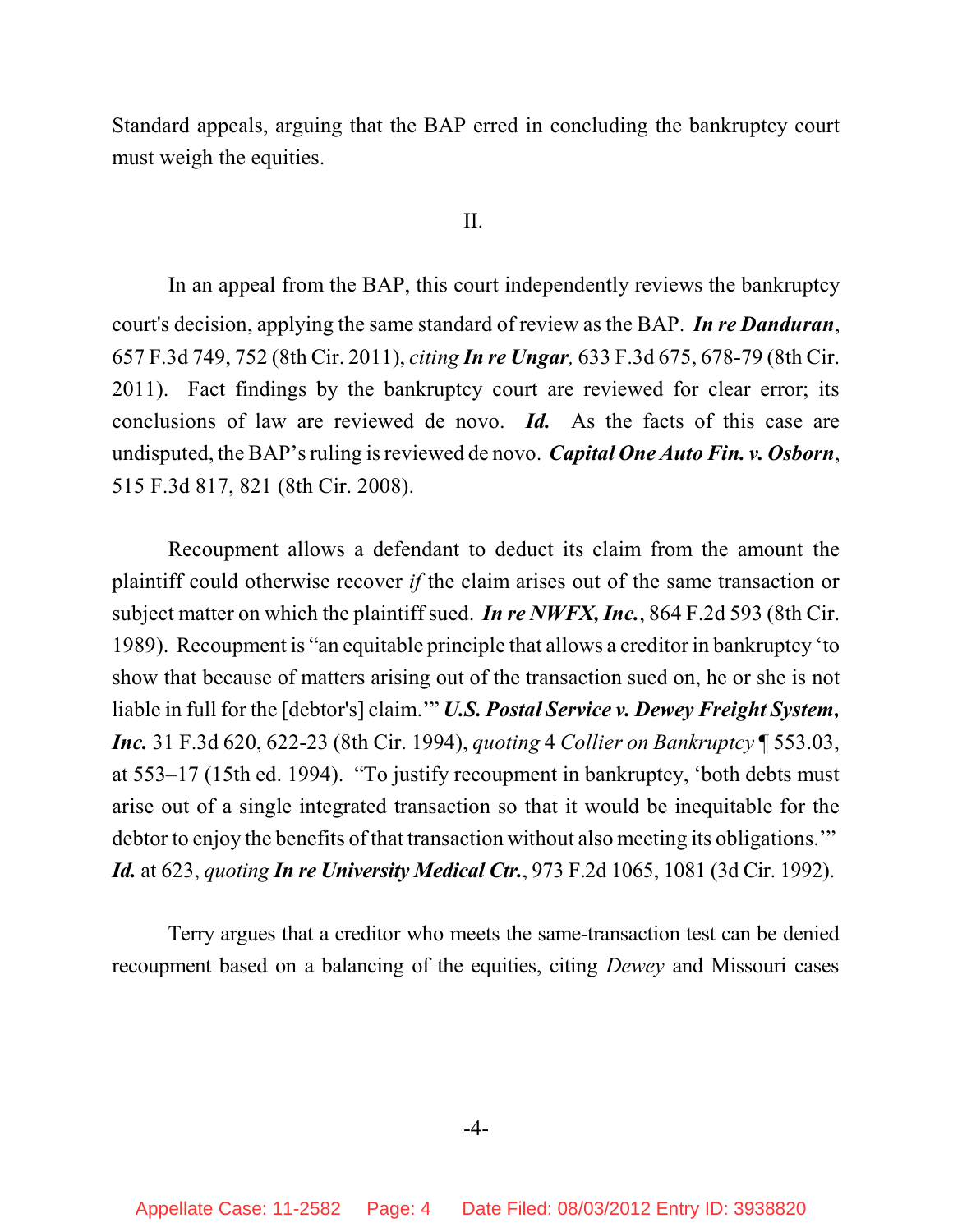describing recoupment as "equitable."<sup>1</sup> In *Dewey*, this court did not say it was weighing the equities, but in examining recoupment "from the perspective of the Bankruptcy Code's treatment of executory contracts," this court referred to recoupment as an "equitable doctrine." *Id.* at 622-23. This court noted, "Not surprisingly, given the equitable nature of the doctrine, courts have refrained from precisely defining the sametransaction standard, focusing instead on the facts and the equities of each case." *Id.* at 623.

Discussing the "equities of each case," this court in *Dewey* did not set forth an additional element or precondition to recoupment. *Id.* Instead, this court highlighted the equitable nature of recoupment to acknowledge the unfairness of*requiring* recoupment when the same-transaction test is not met. *Id.* Dewey does not require courts to perform an independent "balancing of the equities" test apart from the same-transaction analysis. Nor do the Missouri cases Terry cites require a separate test. *See Crouch*, 47 S.W.2d 371; *Burger*, 46 S.W.2d 436.

Terry invokes three cases from other circuits, claiming that "the majority of Circuits to have addressed the issue of recoupment in bankruptcy have . . . applied it as directed by the equities of each case." *See In re Malinowski*, 156 F.3d 131, 135 (2d Cir. 1998) (denying recoupment "in light of the equitable nature of the recoupment remedy");*In re Peterson Distributing, Inc***.**, 82 F.3d 956, 960 (10th Cir. 1996) ("The 'same transaction' requirement acts as a mechanism to ensure that equitable reasons for recoupment are present before a creditor may attain priority through the doctrine

*See Boone Nat'l Sav. & Loan Ass'n v. Crouch*, 47 S.W.3d 371, 374 (Mo. 1 2001) ("The concept of equity is invoked because recoupment is based on equitable principles."); *Burger v. Wood*, 446 S.W.2d 436, 444 (Mo. App. 1969) ("recoupment [is] equitable in nature and designed to reduce plaintiff's demand only 'so far as in reason and conscience it ought.'"). *Butsee Birkenmeier v. Keller Biomedical, LLC*, 312 S.W.3d 380, 387 (Mo. App. 2010) (treating recoupment as a legal, rather than equitable, remedy by affirming the trial court's use of a jury instruction on defendant's asserted right of recoupment).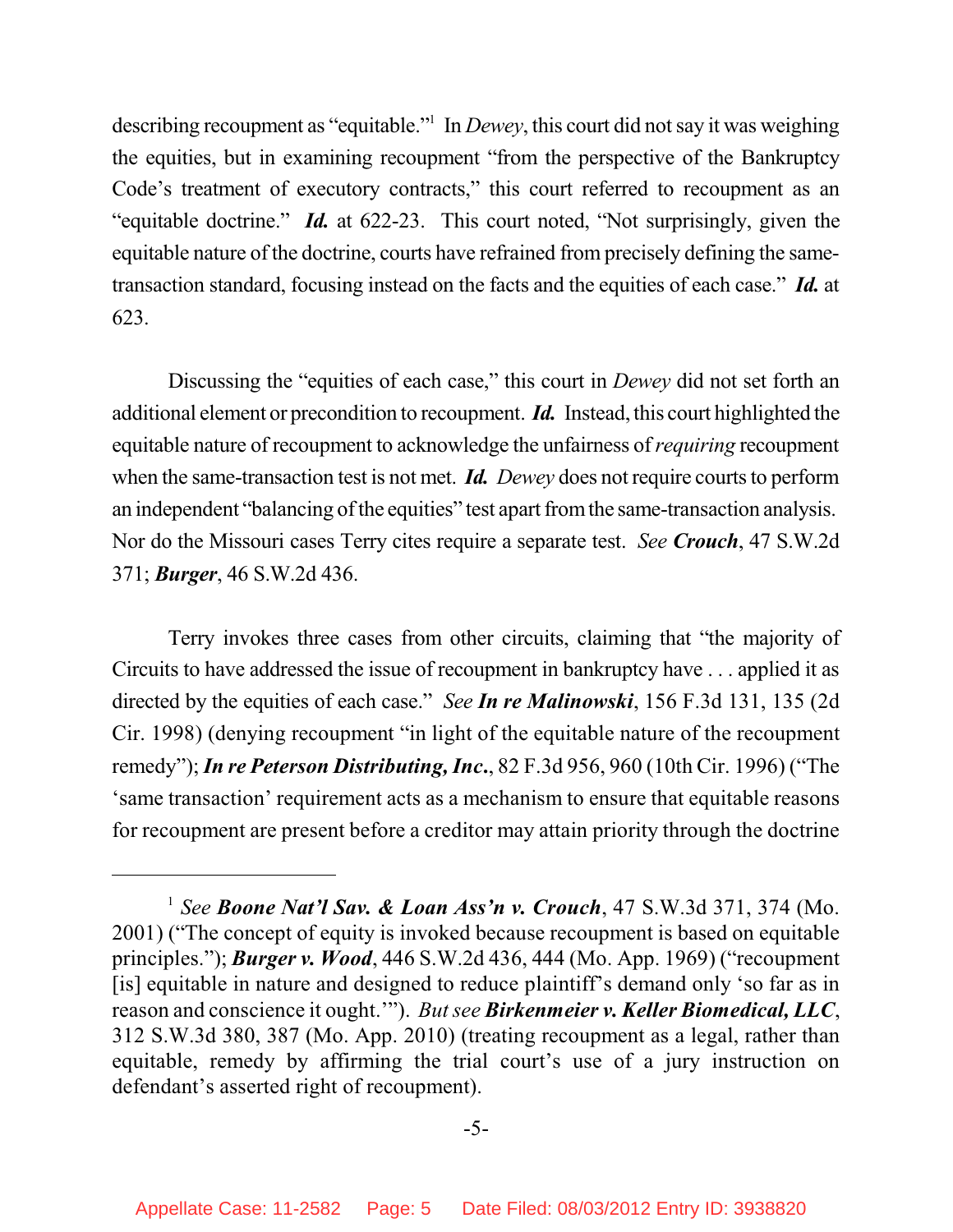of recoupment . . . A 'same contract equals same transaction' rule would be overly simplistic. Instead, as our case law illustrates, the 'same transaction' analysis involves an examination of the parties' equities"); *In re Straightline Investments, Inc***.**, 525 F.3d 870, 882 (9th Cir. 2008) ("The doctrine of recoupment does not apply here, however, because it is an equitable remedy . . ."). However, in two of those cases, *Malinowski* and *Peterson*, the court applied the same-transaction test, holding that the claims failed to meet it. In the *Straightline* case*,* the court did not apply a sametransaction analysis, but ruled that recoupment was inapplicable in light of the parties' inequitable conduct, because the transaction itself violated the bankruptcy court's order. None of the cases cited by Terry answers the question here: whether a creditor who *meets* the same-transaction test can be denied recoupment based on a separate balancing-of-the equities test.

The First Circuit expressly rejected a separate balancing-of-the-equities test for recoupment in bankruptcy. *In re Slater Health Center, Inc.*, 398 F.3d 98, 104 (1st Cir. 2005). That court held:

[T]he 'same transaction' analysis itself inherently embodies competing issues of equity, for the simple reason that 'it would be *inequitable* for [a debtor] to enjoy the benefits of the same transaction without also meeting its obligations.' In at least most cases, analysis of the recoupment issue should both begin and end with the same transaction question without discussing other equitable issues. Since we have already determined that the same transaction test is met in this case, we need not go further.

*Id.* at 104 (emphasis in original) (internal citations omitted). This court agrees.

The BAP erred by introducing a separate "balancing of the equities" test into the doctrine of recoupment and by invoking these equitable principles to deny Standard a right of recoupment after finding that the obligations at issue arose out of